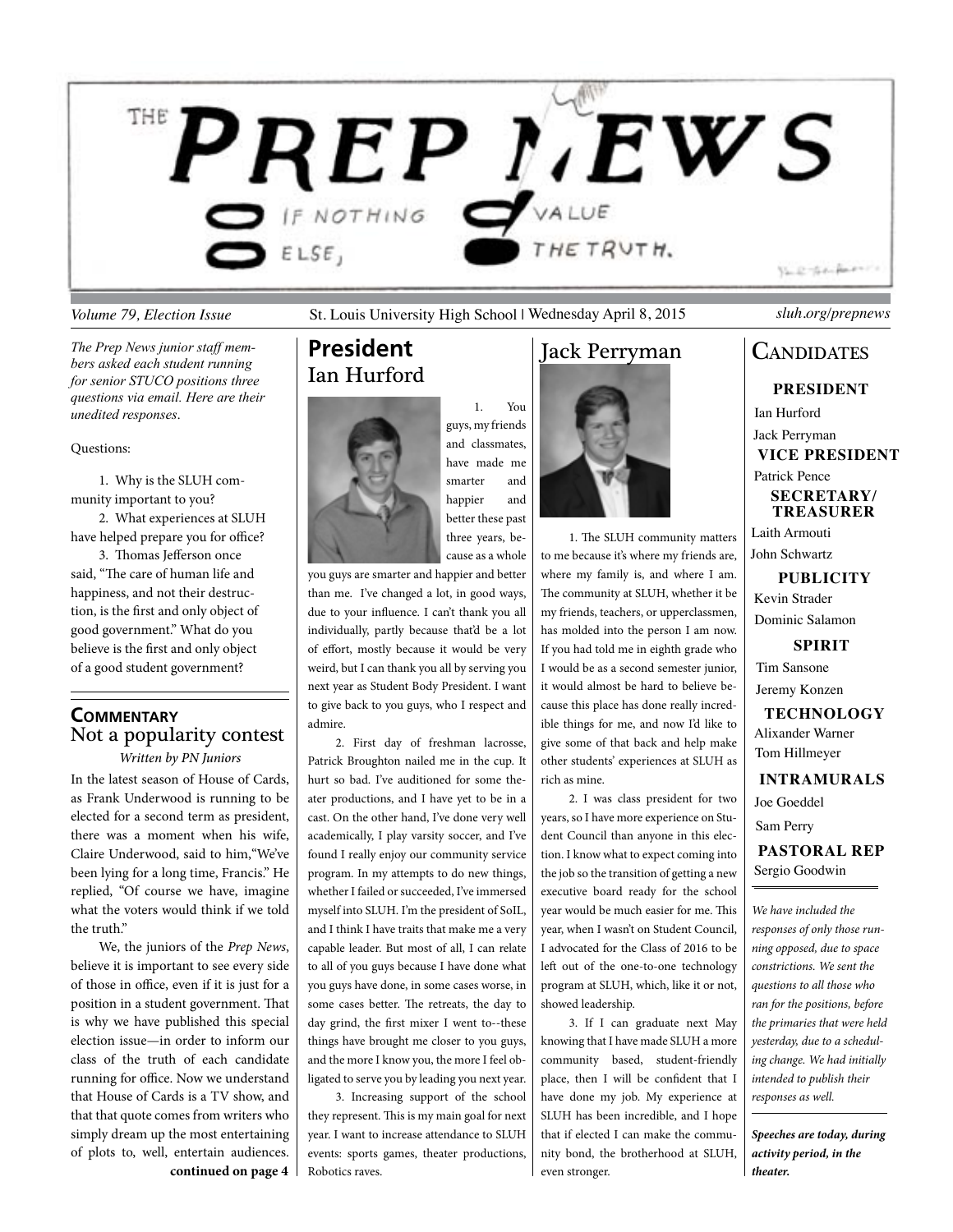## **Secretary/Treasurer**



1. The SLUH community has formed who I am and without a single "You're welcome." This community is important to me because I have experienced its powers to form young men into outstanding men for others. Although very cheesy, I truly believe every member of SLUH

offers a unique characteristic that breaks the seemingly mundane routine of school.

2. My everyday experiences at SLUH have prepared me for office whether they are sports, extra-curricular activities or just a conversation with a new face all have helped me form bonds turning strangers into brothers.

3. I believe the first and only object of a good student government is unifying the students. By providing various activities through SLUH and for the students of SLUH then hopefully all students could see SLUH as their home away from home.

### Dominic Salamon



3) Listening to the opinions of other students and taking their input seriously is the first and only object of a good student government. I plan on getting the student body more involved on certain aspects of government. I want to send out surveys to the students to ensure that everyone has a say when it comes to the projects handled by the Publicity and Communications office (e.g. dances, mixers, and videos).

1) The SLUH community is important to me for two main reasons. One of the reasons is that the community has undoubtedly and profoundly effected the formation of my identity as a man for others. The other reason is that I come from a line of men who attended SLUH for a quality

education. My grandpa, father, uncles, brother, and cousins all went to SLUH, and I the fact that I get the opportunity to continue their legacy is truly an honor.

2) Watching the trailers put out by STUCO during my freshmen year inspired me to brainstorm ideas for funny, creative videos during my free time. I believe that if I can bring back those awesome videos, I might be able to inspire the incoming freshmen as well. Other experiences that prepared me for my office were the freshmen and sophomore retreats. During those retreats, I got to know so many kids who I had not previously met. After the retreats were over, it was clear to me that I had one major goal for the rest of my high school career; I wanted to be more involved with my class. I believe that Publicity and Communications is the perfect office for me to achieve that goal.

Laith Armouti than capable of excelling as STUCO Kevin Strader Treasurer.

1. I spend the same amount of time at school that I do at home, so SLUH is like another home for me. SLUH is a place where I feel comfortable with myself and my classmates. In such a place, a community, it is important to be who you are so you are able to explore and develop your sense of self. The SLUH community is a place that allows you to try new things, to make mistakes, to find support, and to mentor. It is a safe haven. When I walk the halls in the morning, I genuinely am happy seeing the familiar faces and saying good morning to anyone and everyone. The people within the SLUH community have a distinctive way of making you feel welcome and uniquely special. I hope that I can contribute in this manner as well. Because the SLUH community is like family to me, I want to hold a Student Council office so I can help my family, and make everyone's experience here the best it can be.

3. A good student government's only objective is to voice the student body's opinions and have them in mind in whatever it does. Anyone in STUCO has an obligation to not just keep students' opinions in mind but to be the voice of the students to the best of their ability. During times of school policy disagreements and complex or difficult situations, STUCO can serve as liaison between the student body and the school administration. I, with my sage wisdom and calming spirit, would be a beneficial addition to STUCO for such a purpose. During STUCO meetings, I will take excellent notes and offer valuable dialogue. I will routinely solicit input from classmates regarding matters before STUCO, to discuss during meetings to make sure students have access to, as well as a voice in, the governing process. Students can also feel free to approach me for any information regarding the status of business pending before STUCO. If elected Treasurer, I would be an honorable servant to the needs of the student body.

## John Schwartz 1. I grew up

2. I am running for Student Council (STUCO) Treasurer and if elected I will be responsible for organizing and keeping a record of all we discuss while also keeping STUCO efficient. At SLUH through various successes and failures I have gained the necessary skills and knowledge to exceptionally execute these duties. Middle school was very easy for me; so when I began freshman year and SLUH classes required actual work, I had to learn efficiency and organizational skills fast. I struggled at first but am now more than capable. Additionally, I have served in leadership roles in other SLUH organizations. Overcoming difficulty and learning how to problem solve has made me resourceful and more

hearing about SLUH, planning to be a student, and watching the sports teams in their best and worse of times, so

SLUH was an important factor in my childhood. It is even more important now because the decisions made directly affect me and next year will affect my brother. I want to be a part of SLUH's transformation from a great place to an even better one.

2. Sophomore year I took advanced geometry because of advice given to me, and so I thought it would be an easy class. I was wrong, and almost crashed and burned. I persevered, but learned one of my limitations and that I need to set more realistic and achievable goals. In office I would offer up sensible and reasonable changes or goals, and not unfeasible goals.

3. The first objective of a good student government is to help foster the ideals SLUH instills in the community- -being a man for others.

## **Publicity/Communications**



**<sup>2</sup> Spirit** 



### Tim Sansone

1. The SLUH community is important to me because I feel like I have been a part of it since I was a little kid no older than 6. At the football games, I'd look up at the stands and see the vast crowd of kids painted in blue. I always wanted to be a part of that. I often would try to sneak under the roped of area for the blue crew and try to bang on the rally drum or get some blue paint with out being seen. Usually, I was seen and when I was one of the guys leading the cheers would pick me up and put me on his shoulders or put the Billikens head on me. The SLUH community made me feel welcome and want to give back to it.

2. The first experience that has helped me prepare for office is the fact that I have been going to SLUH games for all my life. I used to never miss a football game and not even the away ones. I frequently went to hockey's games and even a few baseball games. I used to ask my mom if she would go out and get me blue paint so I could put it on myself. The second is that obviously I know the cheers because that is basically a requirement. Third is that have played sports at SLUH and I know how important a large crowd is to the players. Large screaming crowds can definitely change the outcome of the game.

3. I believe that the most important object for a good government is a deep unconditional care for the people you are governing. If you don't care for the people you govern, experiences like running of the bills, state championship games, and pep rallies will become flattened out and boring.



## Jeremy Konzen

1. Coming from a class of nineteen in a school of limited opportunities, the SLUH community gave me the ability to branch out and find all of the interests I could not express before. The immense diversity that SLUH expresses in personality and education is unlike any other school in the area, and our numerous clubs and athletic programs show each student's personal talents in any way they would like to show it.

2. The position of Spirit Leader has seemed to narrow itself down to only controlling the athletic aspect of our school. While involved in a sport, I have also been a part of numerous clubs since freshman year, and I want to extend the position back into focusing on the community as a whole, not just one part of it. My involvement around SLUH has allowed me to see where spirit is thriving, and in some places it is needed. Also, extending spirit to our clubs will not take away from our fan section as well. As an athlete myself I know what a fan section can do to get our teams going... and stop whoever we are playing. I've been to as many athletic games and events as I could the last three years, and with my brother as the current Spirit Leader I know I can build off what he started, and extend our already proclaimed "Best student section in the state" (Thanks to Jackson High School) even further.

3. Involvement, particularly in the senior class. While at SLUH I have seen spirit being limited down to a certain group of guys chosen by the spirit leader to represent our entire school. I believe that as seniors we have already earned the right to represent our school. As spirit leader I will get our entire class involved. I will change up

Blue Crews to different guys as much as I can. If you have one of SLUH's famous four-line cheers that you want to lead, then do it. One spirit leader can get a fan section going, but our class as a whole can reach out to the entire school.

## **Technology** Alixander Warner



1. The SLUH community is important to me because I've grown to comprehend the special meaning of community much more than i did before coming to SLUH. Through that growth, I've learned to offer myself to the SLUH community and enhance it in anyway I see possible. And that's why I'm running for STUCO technology because in my final year at SLUH, I see this position as most suitable for offering my talents to the SLUH community.

2. I'm a thousand times better than anybody running for STUCO technology. I'm used to working with cameras, various equipment, and video software. I also conceptualize, film, and edit all of my videos and make sure they never turn out generic or bland. Through my experience of making Oakland Avenue, I exhibited the huge school spirit I posses in being able to bring together the school community by doing something innovative in SLUH's history that SLUH hadn't seen before. I look forward to having more of those special moments by helping to create original, funny, and entertaining promotional videos that excite the student body. Unlike my opponent who's only been involved in SLUH tube projects, I've played a major in role in both SLUH tube and Gadfly. My heavy involvement in both these clubs represents my abilities and skills to create both comical skits and

promotional videos while making them entertaining. With my resumé, I'm the most qualified candidate.

3. The first and only object of a good student government is succeeding in giving SLUH's students the most fun and enjoyable year that they can have. And through the contributions I plan to make, that task will be fulfilled.

## Tom Hillmeyer



1. The SLUH community is important to me mostly in regards to brotherhood. There's something about the connections we have that I haven't experienced or seen before. The SLUH connection and reputation even outside St. Louis is astounding. When I walk down the halls each and every day I don't feel like a stranger among a thousand or so random people. I feel like I belong, like one big happy family. Being apart of this brotherhood and this community is something I take immense pride in.

2. SLUHTube has been my main experience at SLUH that helped me prepare for my office. Almost every single SLUHTube production I've had my hand in, most by myself. In addition to SLUHTube I've assisted with many different clubs and groups in large and small parts, such as creating the PULSE website, assisting with Prep News, and contributing to Photography. I have taken nearly all of the computer science classes offered at SLUH, and I am confident that I can use my skills to serve this office to its fullest potential. 3. I believe that a good student government's sole objective is exactly the same as how President Jefferson put it. Through different fundraisers, drives, and especially Mission Week, STUCO not only cares about human life and happiness, but does it in a way that makes it fun and enjoyable to give back, and it would be an honor to be a part of that.

**3**